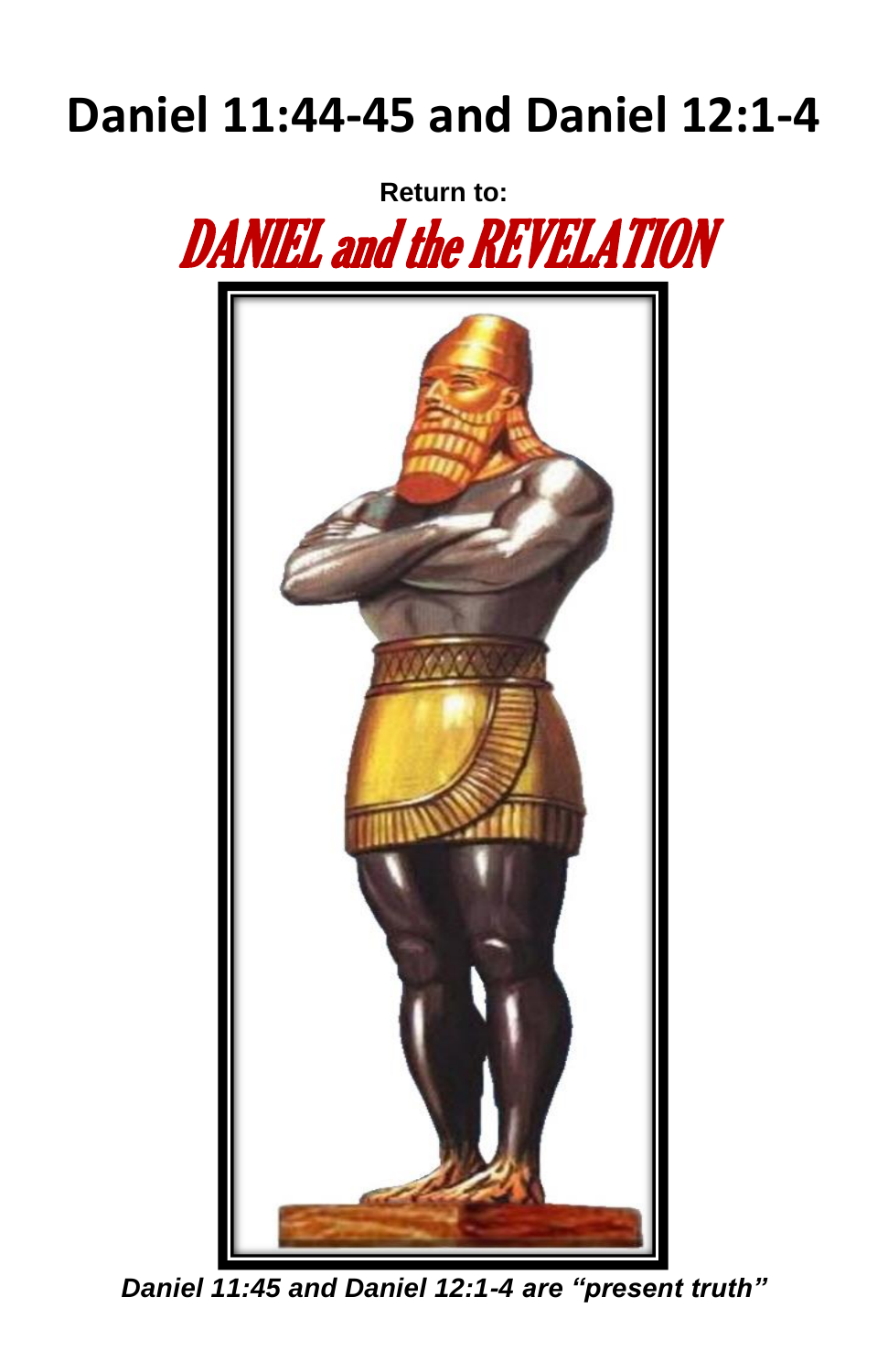### *Verse 44 is the Crimean War of 1853 to 1856*

#### **DANIEL 11:44 But tidings out of the east** (Persia, now Iran) **and out of the north** (Russia) **shall trouble him: therefore he shall go forth with great fury to destroy and utterly to make away many.**

In this verse, **"tidings"** are military intelligence reports; which at times may be based on rumor or an intelligent guess. This intelligence ("tidings") was coming from two areas, north of Turkey, which was Russia and east of Turkey, which was Iran (Persia).

The Caliph had a right to be troubled, despite the claims by Russia and Iran that they had no plans of invasion, their movements indicated otherwise. The Caliph launched a pre-emptive strike against the primary and more powerful antagonist, Russia in 1853.

Thus began the 'Crimean War' from 1853 to 1856. It was soon realized that Russia and Persia had been conspiring to invade and conquer Turkey. The Turks, with the help of European powers (primarily a naval fleet), did prevail against both Russia and Persia. Thus verse 44 fulfilled. This was the last significant prophecy that has been fulfilled since 1856. We have had many "signs" of His soon return, but no direct prophetic event has been fulfilled since verse 44.

From this point, attention has been focused on how and when verse 45 might be fulfilled, which is the "**Eastern Question**". This was the focus of students of prophecy since 1856 and it remains and should remain, our focus today. Verse 45 has been "present truth" since 1856. It will be followed, Daniel 12:1, which is the CLOSE of probation!

#### **45** *And he* (Turkey) *shall plant the tabernacles of his palace*  **between the seas in the glorious holy mountain** (literally, the Mt. of Olives)*; yet he shall come to his end, and none shall help him."*

The "*he*" in verse 45 is the current king of the northern division of Alexander's Empire, which was divided to the four winds of heaven in Daniel 11:4. "**He**" (the king of the north) will "*plant*" (to place or establish) the seat of his government ("*the tabernacles of his palace*") "*in the glorious holy mountain*" (Israel). This is the Mt. of Olives, or at least that is the general area. The king, at the time of this writing, is Recep Erdoğan, the current President of Turkey.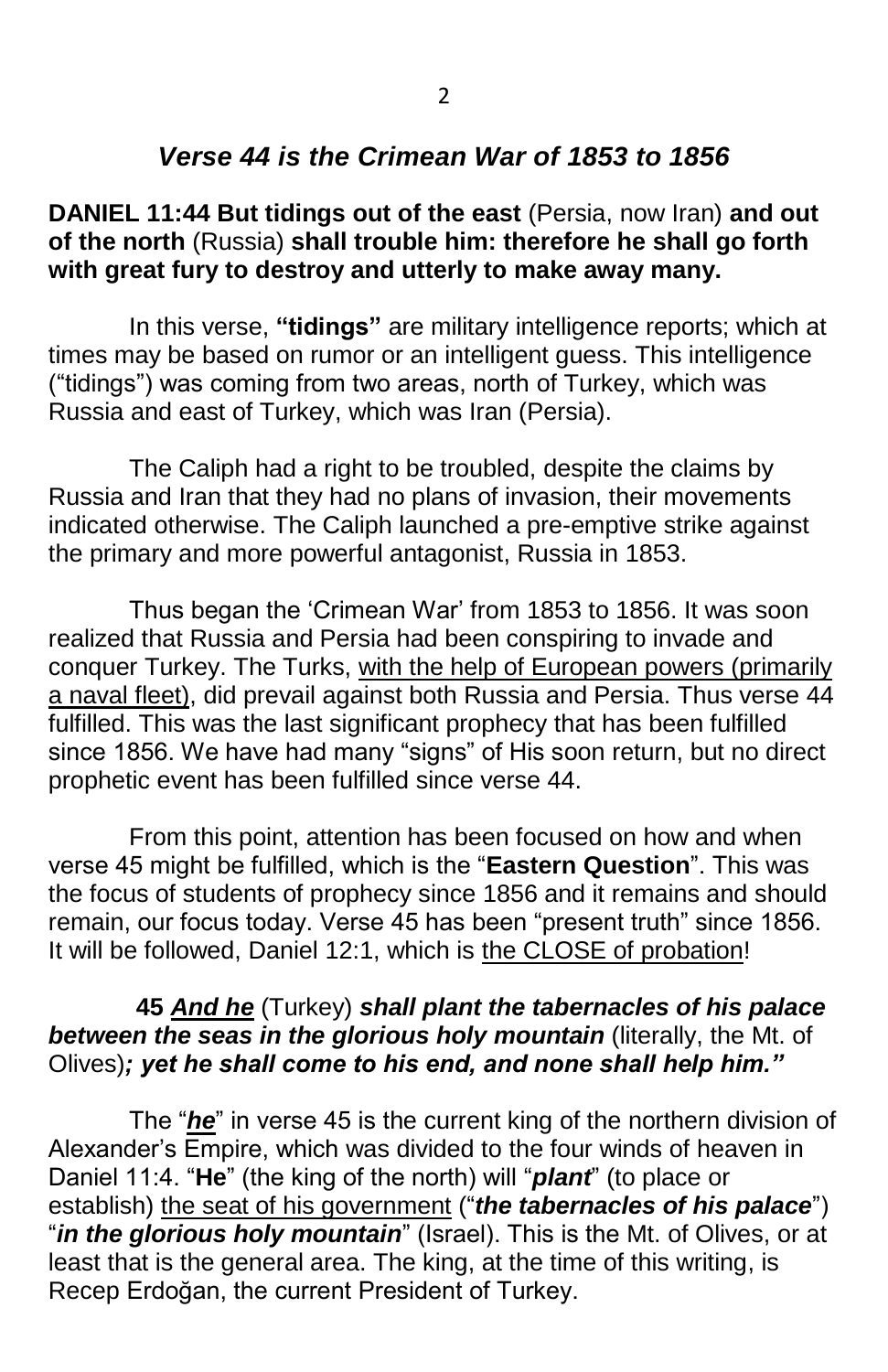Russia, for centuries, has desired to control the 'Turkish Straits', which run through the center of Constantinople. These narrow sea passages (the straits) unite the Black Sea and the Sea of Marmara. This is the only access point for the Russian naval fleet, which is based on the Crimean Peninsula. It is of supreme importance to Russia, and thus to the world.

Because of the importance of the Turkish Straits, a consortium of European powers has continually prevented any one single nation from acquiring control of them. It is for this reason alone that Turkey has enjoyed the help and support of other nations. The last part of verse 45 declares this support will be removed. Why? Because Turkey will have left that area and when he does, he is no longer in control of the 'Straits'. There will be a scramble by other world powers to take control, and Russia will certainly be number one among them! When the Turk has abandoned Constantinople, for whatever reason, Turkey **"***shall come to his end***",** because "*none shall help him*". No one will "help" the Turk because he is no longer in control of the 'Straits'. There will be a scramble among the nations to gain control from whoever (primarily Russia?) that has taken over this important access point.

With the Turk removed from control and an international scramble for power and authority over that access point then: "*And at that time shall Michael stand up*", Daniel 12:1. When Michael stands up, every case for every person who ever lived, or is then living will have been decided, and probation will close. We won't know for certain WHEN this happens, not even the devil will know for sure. But we WILL know that these events are rapidly unfolding and this is a huge 'sign' that probation is about to close! As it was in the time of Noah, when the door of the Ark was closed, at that time probation for the Antediluvian world closed and great destruction followed. But the people, not even Noah, knew for sure that probation had closed. Noah could have made an intelligent "guess" that it had, based on the closing of the Ark's door.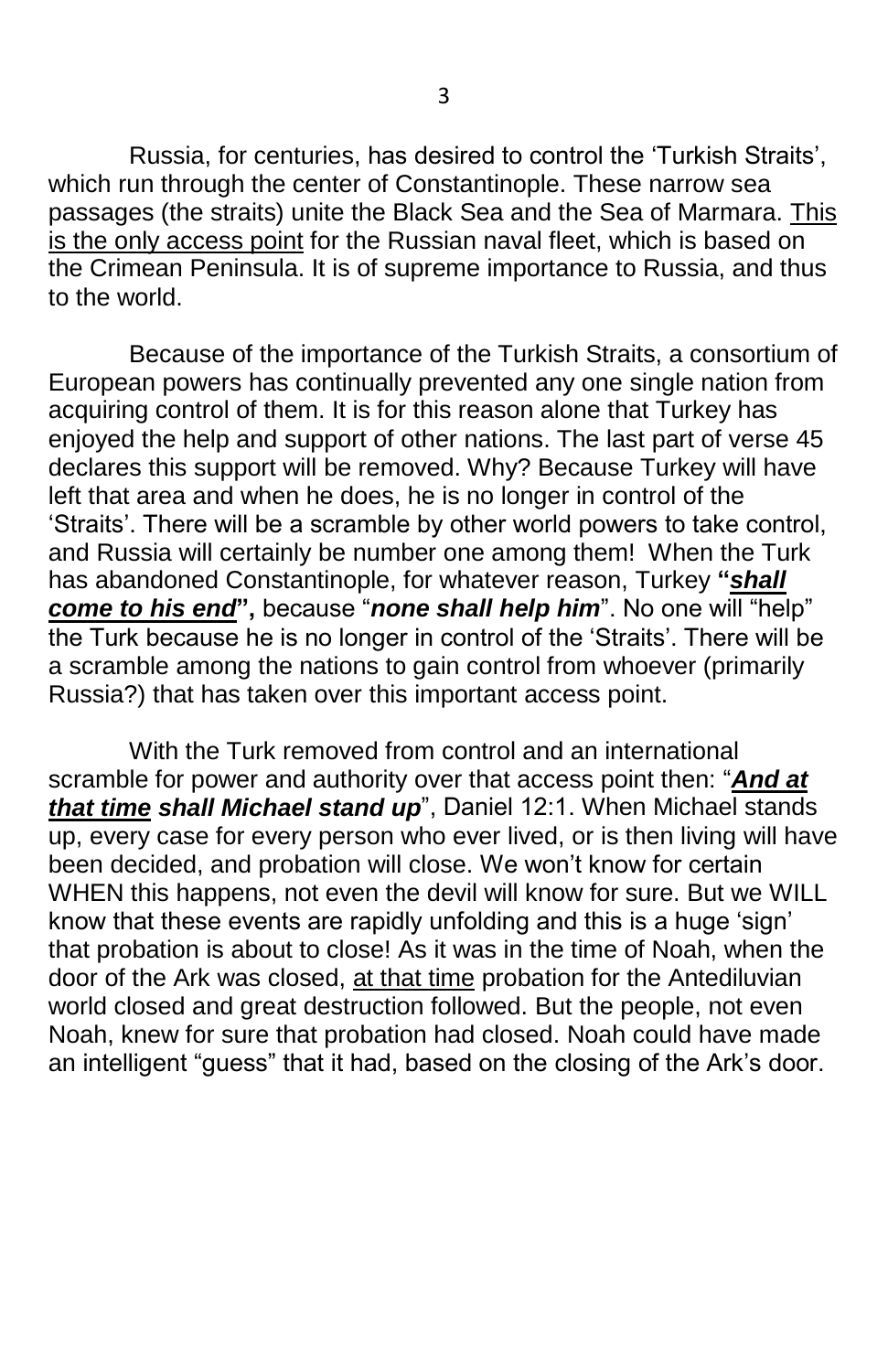## **Verse 45 is in two parts**

**1.** Turkey invades Israel and being victorious, by either outright conquest or by the submission of the Jewish nation to the invading power, will then establish the new seat of its government (*the tabernacles of his palace***)** in that place.

**2.** Following this, the king of the north (Turkey) will come to his end because "*none shall help him*".

We have established, based on the specifications given us in verses 36 (France) to 45 (Turkey) who the actors are, what they are going to do, and where the action will take place. The king of the north, Turkey conquers Israel and moves the seat of its government to that place. The whole world will see these events as they begin to unfold. Many will recognize they are of Biblical proportions. When they ask you, "*What does this mean*?" What will you tell them?

In the time of Jesus, when the Jewish leadership, was asked about the prophecies pointing to the Messiah, they answered with uncertainty. Any given verse could mean this, or it could mean exactly the opposite. This left the people in greater confusion than before they made inquiries! This history is repeating today. There is much confusion among Seventh-day Adventists about what the last verses of Daniel 11 mean. Why? Because we, as a people, have rejected the counsel of the prophet that tells us the book "Daniel and the Revelation" has the ANSWERS! We just don't believe the prophet.

As a result, there is every wind of doctrine being offered on the prophecies of the return of the Messiah, as detailed in Daniel 11. Confusion reigns, but it was not so with the Seventh-day Adventist pioneers. They knew for a certainty in what they believed and Ellen White endorsed their positions many times over. We just don't believe HER! Nor did the Jews believe the prophecies of Daniel pointing to the first coming of the Messiah.

Daniel 12:1, "*And at that time*", there will only be two groups: those who will be granted everlasting life and those who won't. Will verse 45 be fulfilled before or after the national and international Sunday laws, which constitute the "mark" of the beast? Such laws will demand that a false Sabbath, the first day of the week, Sunday be honored. The "*whole world will wonder after the beast*" in honoring this false Sabbath. With one exception, the people of God, even under the threat of arrest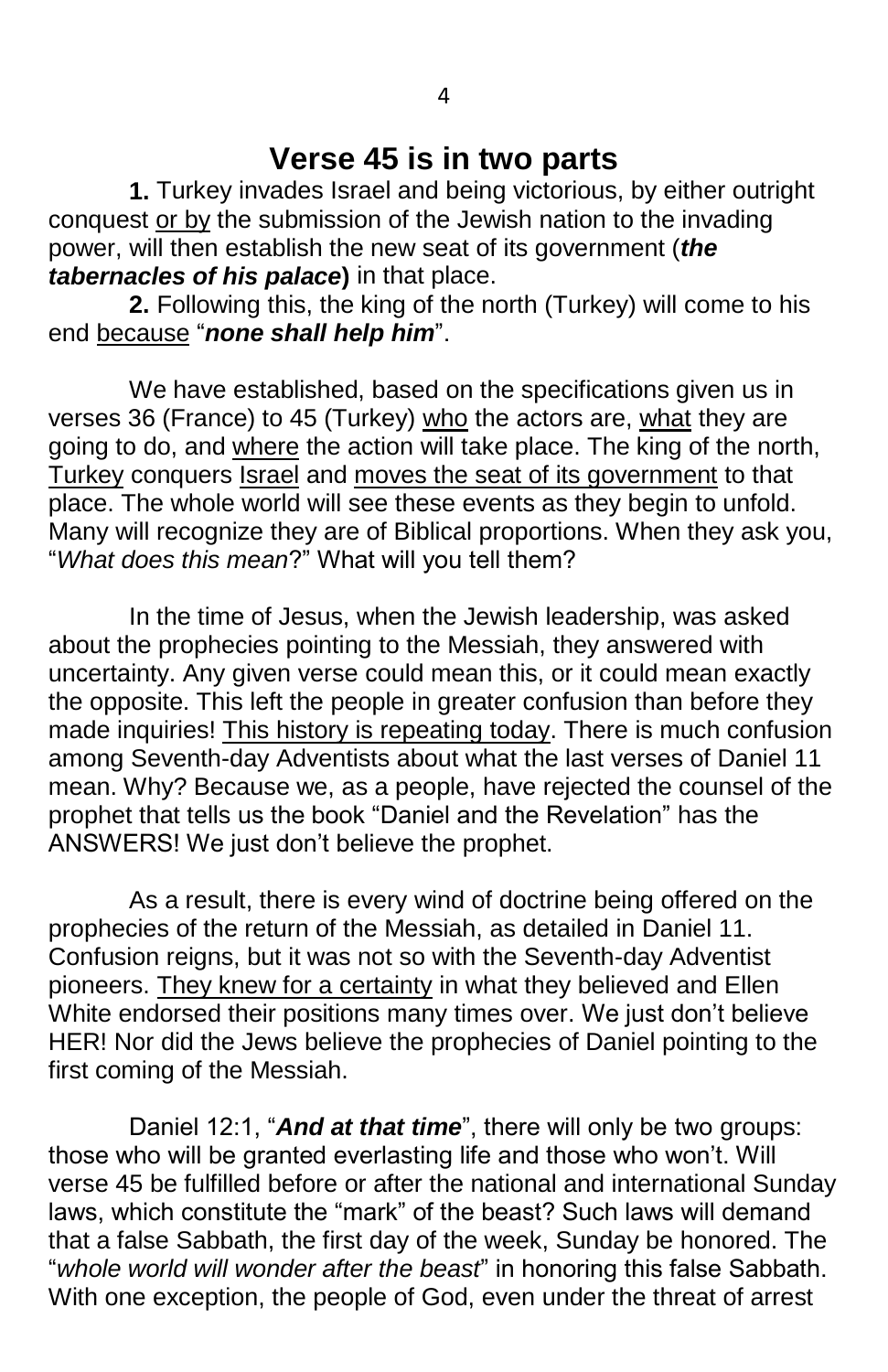and the most severe punishment, they will honor the fourth commandment, the seventh day, Saturday at any cost. The first part of verse 45 will likely be fulfilled BEFORE a national Sunday law is passed.

When the first part of verse 45 is fulfilled it will be a serious wakeup call. Its fulfillment will lead directly to a "*loud cry*". Just as a final warning came in the time of Noah before the doors of the Ark closed. Another came in the time of the Jewish Nation when Jesus spoke of an "abomination of desolation", which came in AD 70. So it will be again just before the close of probation, for all of mankind. God's people, giving to the world the last message of mercy, "*come out of her my people*." This is the purpose of and the very essence of the message of Daniel 11:45. This verse will lead to the "*most precious message*", righteousness by faith in Jesus. When it appears that it is hopeless when it appears that all is lost, it is faith in Jesus and HIS righteousness alone that will sustain God's people.

In AD 66-70, when Judea and Jerusalem were under assault and siege by the Romans, the Christians in Jerusalem understood that the times of the "*abomination of desolation*" had come. This was, in part, the time Jesus spoke of in Matthew 24:15-22. In these verses, Jesus mixed His message of warning for His generation and for the generations to come. He left it to each generation to consider the matter and how it would apply personally to them. These generations to come included those in the times of the French Revolution. That time of tribulation was 'shortened' (verse 22) in 1773, twenty-five years before the 1260 year prophecy terminated. For the last generation, ever-increasing tribulation will end only with the return of Christ.

In AD 66 when the opportunity for the Christians to flee Jerusalem had come, they were to take immediate action to escape. Judea and Jerusalem would soon be 'desolated' by this 'abomination' of pagan Rome. Heeding the warning, not a single Christian lost their life, while a million Jews were slain, and many were sold into slavery.

When the people of God see the first part of verse 45 being fulfilled, they must make their final preparations for leaving the cities. When the **first part** of this verse **is fulfilled**, they must leave the cities! *YOU, friend, have been warned*, *just as the Jews were warned before AD 66 and AD 70*.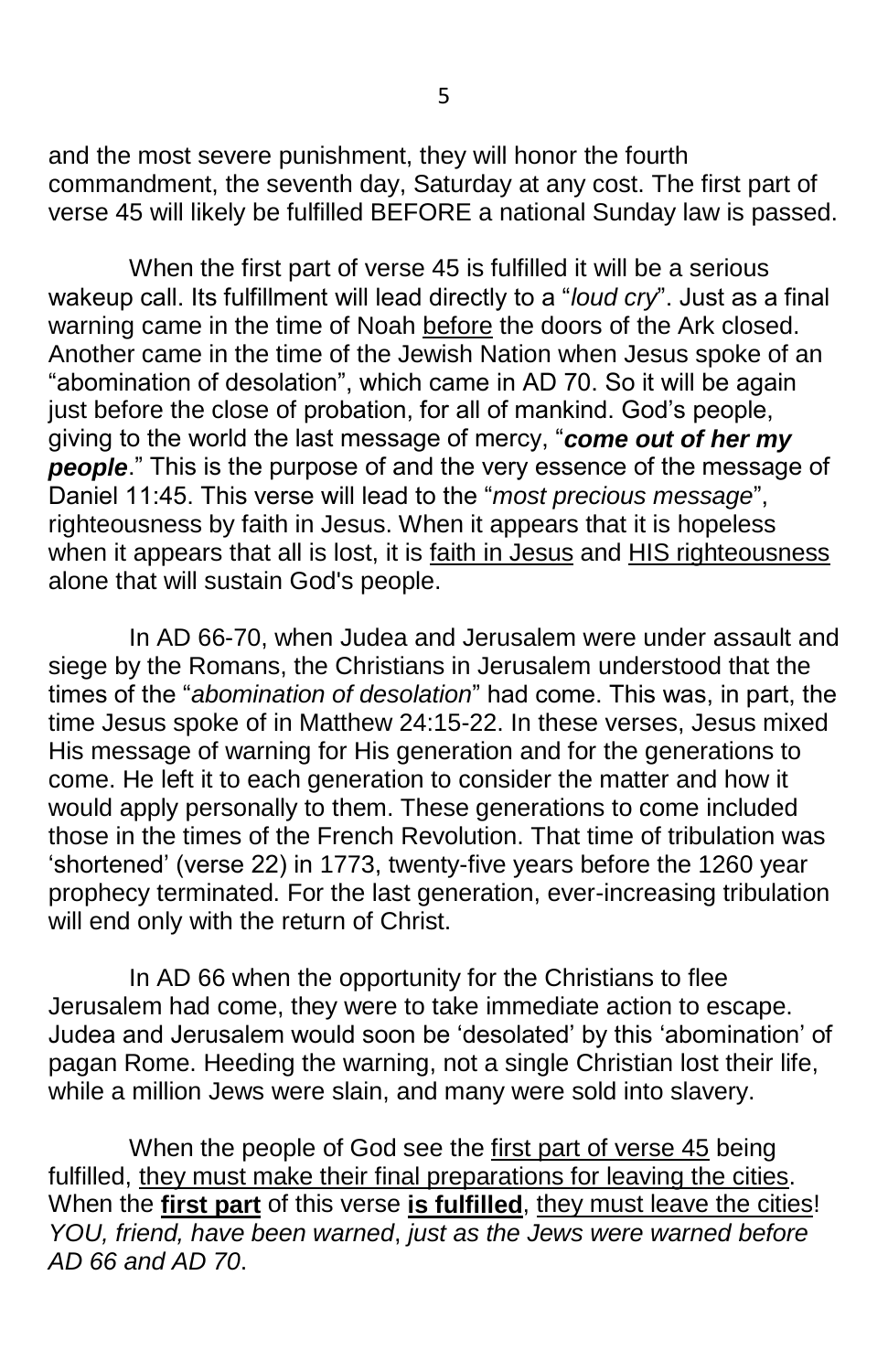Sunday laws will follow verse 45, how long before a national law is enacted? We are not told. When it is, it will be extremely difficult, and in many cases impossible to leave the cities. Economic ruin, confusion, anarchy, and crime will be rampant, national ruin will follow. The cities will become very dangerous, especially for the people of God who chose to honor the fourth commandment, even at the peril of life itself.

When you see events in the middle-east beginning to come to pass, then you may know that time is short. When Turkey conquers Israel, the end of all things is even at the door! This will add great impetus to the final efforts to warn the world of the soon-coming Savior. A "*loud cry*" will begin. Those who know, understand, and teach this prophecy are called "*the wise*". They will know that the time of the end is at hand. They know that great destruction is imminent. Whatever remains to be done, must be done quickly. There will be no recovery from the coming destruction, only increasing calamity, pestilence, earthquakes, and storms of unprecedented magnitude, worldwide economic ruin, chaos, and anarchy on every hand. It will end only with the return of Christ in the clouds of glory. Amen!

Catastrophes that will precede the close of probation and the seven last plagues, will result in the wicked declaring them to be judgments of God. What solution will they offer? "*Take this nation back to God*!" How to do that? By the observance of national and even international Sunday laws!

It is within the time frame of the fulfillment of Daniel 11:45 and Daniel 12:1 that the devil will personate Christ. Devils will be working miracles, calling down fire from the heavens, seemingly miraculous healings of people. They will announce that the Sabbath has changed from the seventh to the first day of the week. "*And the whole world wondered after the beast*…" Revelation 13:3.

It will be of little value to God's people if verse 45 is fulfilled after the Sunday laws are passed. The fulfillment of verse 45 can be likened to the animals going into the ark. Once the animals were in, the door was shut, and the desolation would soon begin. When God's people see the events leading to the fulfillment of the first part of verse 45, this can be likened to seeing Noah building a ramp for the animals. When the animals began to enter the ark, probation was closing, when the door was shut, probation was closed. Though for a time, everything seemed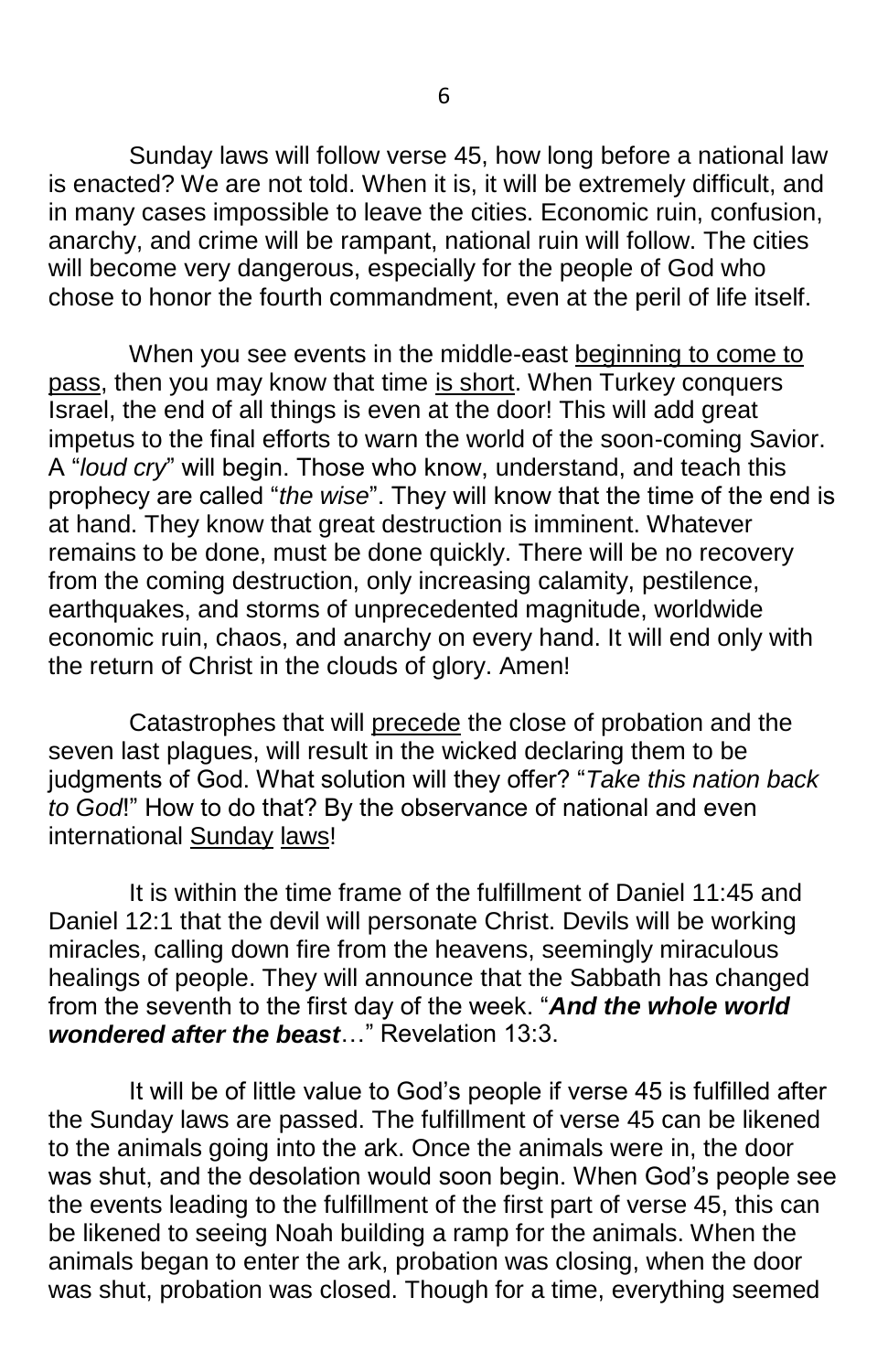perfectly normal, the days, like any other, continued for a week. Then the rains came, and grew in intensity, leaving the entire planet desolated. Even Satan himself feared for his life.

# **Daniel 12**

*The first four verses of chapter 12 are a continuation of chapter 11* **1 And at that time shall Michael** (Christ) **stand up, the great prince which standeth for the children of thy people and there shall be a time of trouble, such as never was since there was a nation even to that same time and at that time thy people shall be delivered, every one that shall be found written in the book.**

In answer to the question of his disciples concerning the sign of His coming and the end of the world, Christ had pointed out some of the most important events in the history of the world and of the church from his first to his second advent in Matthew 24. Namely, the destruction of Jerusalem in AD 70, the great tribulation of the church under the Roman pagan and papal persecutions AD 538-1798, the darkening of the sun and moon (1780), and the falling of the stars (1833). These events, concerning God's Church, are now all past.

The next and last great time of trouble, such as the world has never seen, specified in Daniel 12:1 does not come against the Church but to the wicked of this world. In Matthew 24 Jesus mingled these "times of trouble". The one against the Church, which was to be cut short (persecution almost wholly ended in 1773). And one for the wicked nations of the world, in the form of seven last plagues, which occur after probation has closed and just before Christ's return.

**2 And** *many* (only some) **of them that sleep in the dust of the earth shall awake, some to everlasting life** (the righteous)**, and some to shame and everlasting contempt** (those who pierced and reviled Christ).

**3 And they that be wise** (teachers of truth) **shall shine as the brightness of the firmament; and they that turn many to righteousness** (lead others to the truth) **as the stars forever and ever.**

**4 But thou, O Daniel, shut up the words, and seal the book, even to the time of the end** (sealed until 1798)**: many shall run to and fro, and knowledge shall be increased** (knowledge of the prophecies especially)**.**